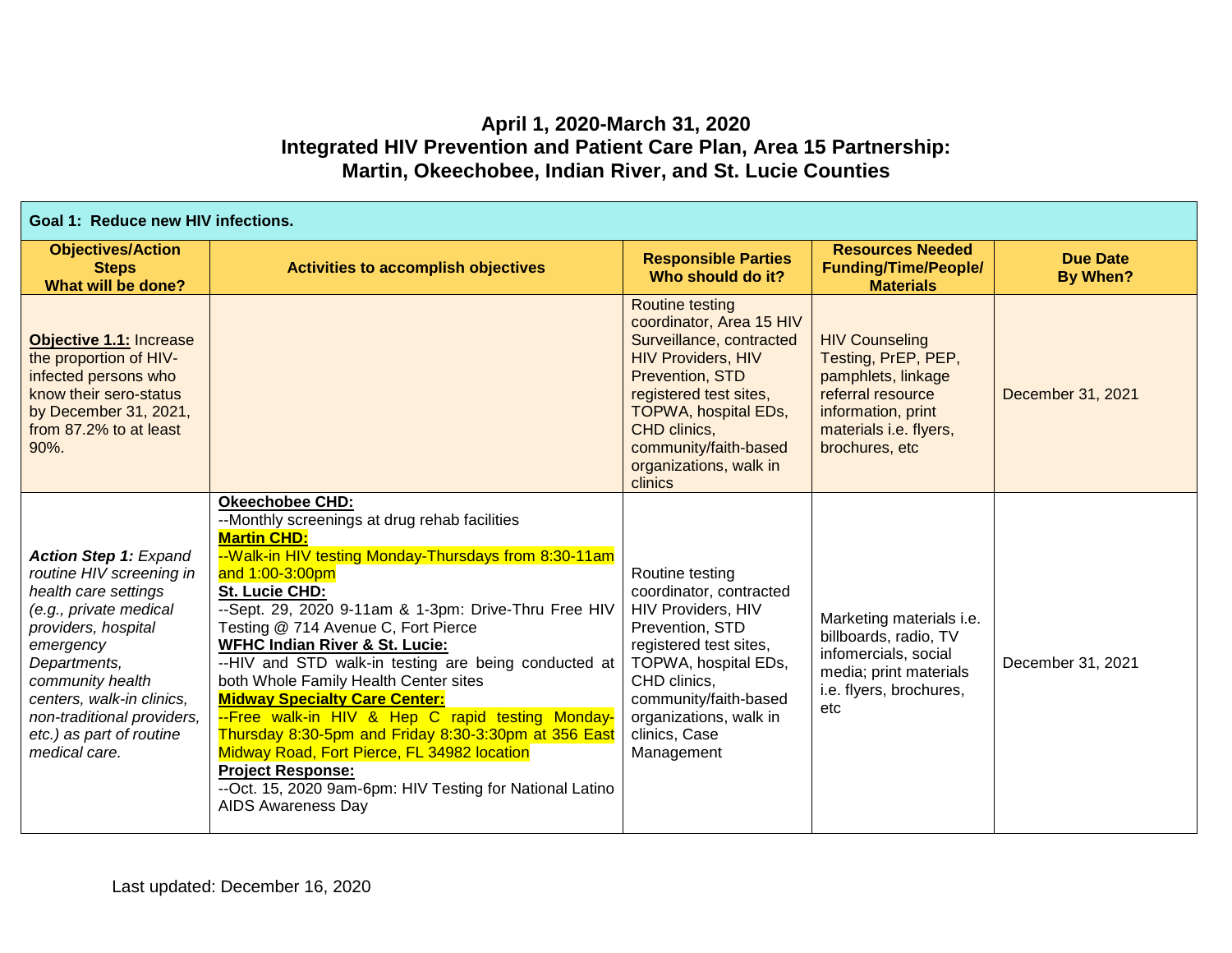| <b>Action Step 2:</b><br>Effectively identify and<br>test individuals in<br>populations at highest<br>risk.                                                                                                                             |                                            | Routine testing<br>coordinator, contracted<br><b>HIV Providers, HIV</b><br>Prevention, STD<br>registered test sites,<br>TOPWA, hospital EDs,<br>CHD clinics,<br>community/faith-based<br>organizations, walk in<br>clinics, Case<br>Management | -Resources for<br>community screenings<br>-Linkage, case<br>management and<br>medical referrals<br>-Test & Treat, PrEP,<br>and PEP;<br>-Maximize resources<br>through partnerships<br>and collaborations with<br>other providers           | December 31, 2021                  |
|-----------------------------------------------------------------------------------------------------------------------------------------------------------------------------------------------------------------------------------------|--------------------------------------------|------------------------------------------------------------------------------------------------------------------------------------------------------------------------------------------------------------------------------------------------|--------------------------------------------------------------------------------------------------------------------------------------------------------------------------------------------------------------------------------------------|------------------------------------|
| <b>Action Step 3: Reduce</b><br>stigma in communities<br>and among providers<br>around HIV testing to<br>increase test acceptance<br>and build social norms in<br>high-risk populations to<br>increase health care<br>seeking behavior. |                                            | HAPC, Minority AIDS<br>Coordinator (MAC), and<br><b>Prevention Supervisor</b>                                                                                                                                                                  | Time allocated for<br>medical provider<br>training, continue to<br>work with AETC and<br>medical providers to<br>provide stigma<br>workshops and other<br>training opportunities $\rightarrow$<br>should try to be offered<br>twice a year | December 31, 2021                  |
| <b>Objectives/Action</b><br><b>Steps</b><br>What will be done?                                                                                                                                                                          | <b>Activities to accomplish objectives</b> | <b>Responsible Parties</b><br>Who should do it?                                                                                                                                                                                                | <b>Resources Needed</b><br><b>Funding/Time/People/</b><br><b>Materials</b>                                                                                                                                                                 | <b>Due Date</b><br><b>By When?</b> |
| Objective 1.2: By<br>December 31, 2021,<br>reduce the annual                                                                                                                                                                            |                                            | <b>Routine testing</b><br>coordinator, contracted<br><b>HIV Providers, HIV</b>                                                                                                                                                                 | <b>Medical Mobile Units</b><br>for Services, space for<br>drive thru testing                                                                                                                                                               | December 31, 2021                  |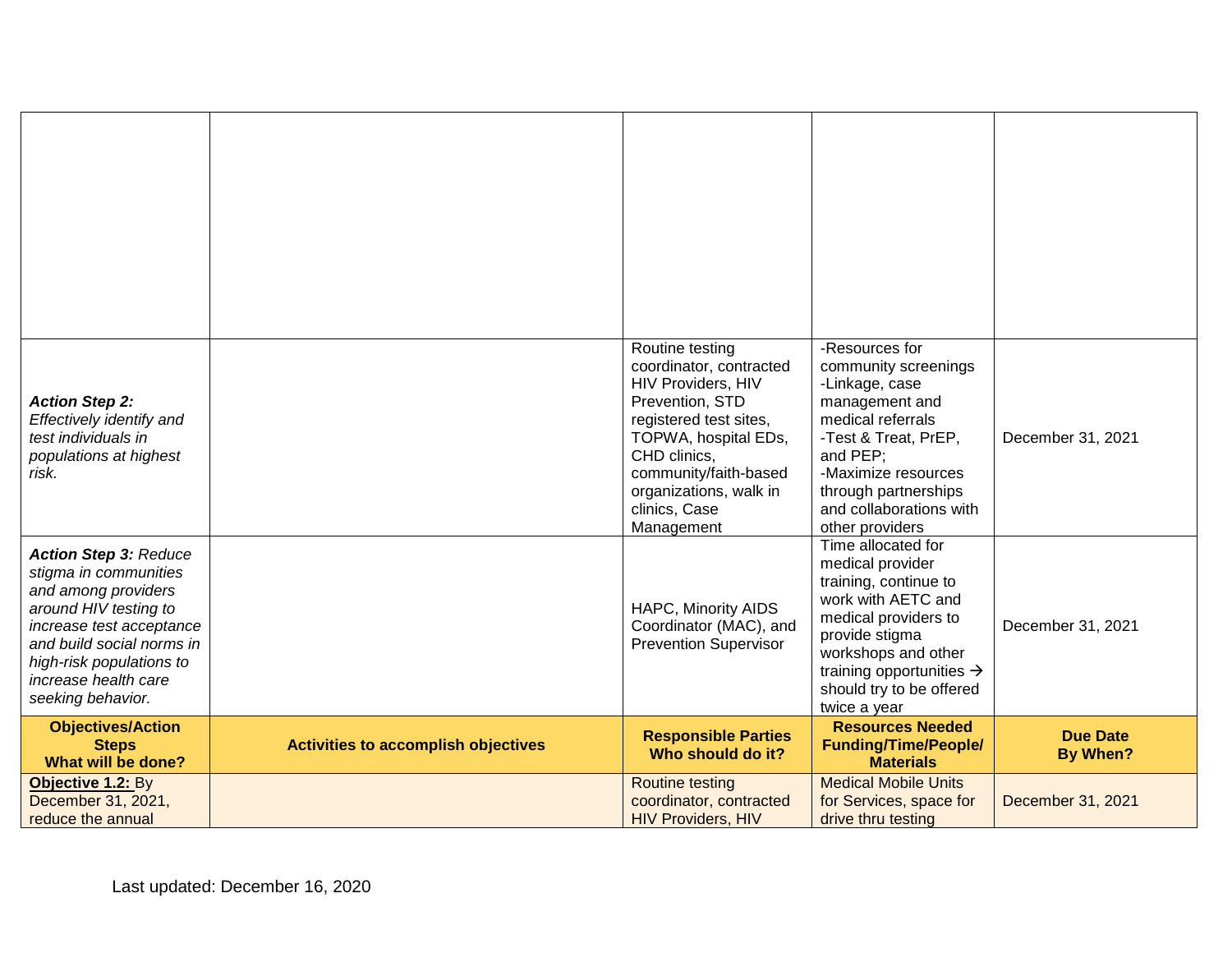| number of newly<br>diagnosed HIV infections<br>in Florida from 4,613<br>(2014) to 4,004. Area 15<br>will reduce the number<br>from 74 (2014) to 64 (a<br>13% reduction).                                         |                                                                                                                                                                                                                                                                                                                                                                                                                                                                                                                                                                                         | Prevention, STD<br>registered test sites,<br><b>TOPWA, hospital EDs,</b><br>CHD clinics,<br>community/faith-based<br>organizations, walk in<br>clinics                                                              |                                                                                                                               |                   |
|------------------------------------------------------------------------------------------------------------------------------------------------------------------------------------------------------------------|-----------------------------------------------------------------------------------------------------------------------------------------------------------------------------------------------------------------------------------------------------------------------------------------------------------------------------------------------------------------------------------------------------------------------------------------------------------------------------------------------------------------------------------------------------------------------------------------|---------------------------------------------------------------------------------------------------------------------------------------------------------------------------------------------------------------------|-------------------------------------------------------------------------------------------------------------------------------|-------------------|
| <b>Action Step 1: Ensure</b><br>universal access to and<br>availability of pre-<br>exposure prophylaxis<br>(PrEP) and increase<br>awareness of non-<br>occupational post-<br>exposure prophylaxis<br>$(nPrEP)$ . | Quarter: July 2020<br>PrEP#s:<br>Indian River: 3<br>St. Lucie: no # given<br>Martin: 3<br>Okeechobee: no # given<br>PEP#s:<br>Indian River: 0<br>St. Lucie: no # given<br>Martin: 1<br>Okeechobee: no # given<br><b>August 2020</b><br>PrEP#s:<br>Indian River: 2<br>St. Lucie: 2<br>Martin: 1<br>Okeechobee: 0<br>PEP#s:<br>Indian River: 0<br>St. Lucie: 0<br>Martin: 0<br>Okeechobee: 0<br>September 2020<br>PrEP#s:<br>Indian River: 27<br>St. Lucie: 24<br>Martin: 4<br>Okeechobee: 1<br>PEP#s:<br>Indian River: 2<br>St. Lucie: 2<br>Martin: no # given<br>Okeechobee: no # given | Routine testing<br>coordinator, contracted<br>HIV Providers, HIV<br>Prevention, STD<br>registered test sites,<br>TOPWA, hospital EDs,<br>CHD clinics,<br>community/faith-based<br>organizations, walk in<br>clinics | -Linkage and referrals<br>to ensure access<br>-Marketing Materials to<br>increase awareness for<br>PrEP and nPEP<br>-Webinars | December 31, 2021 |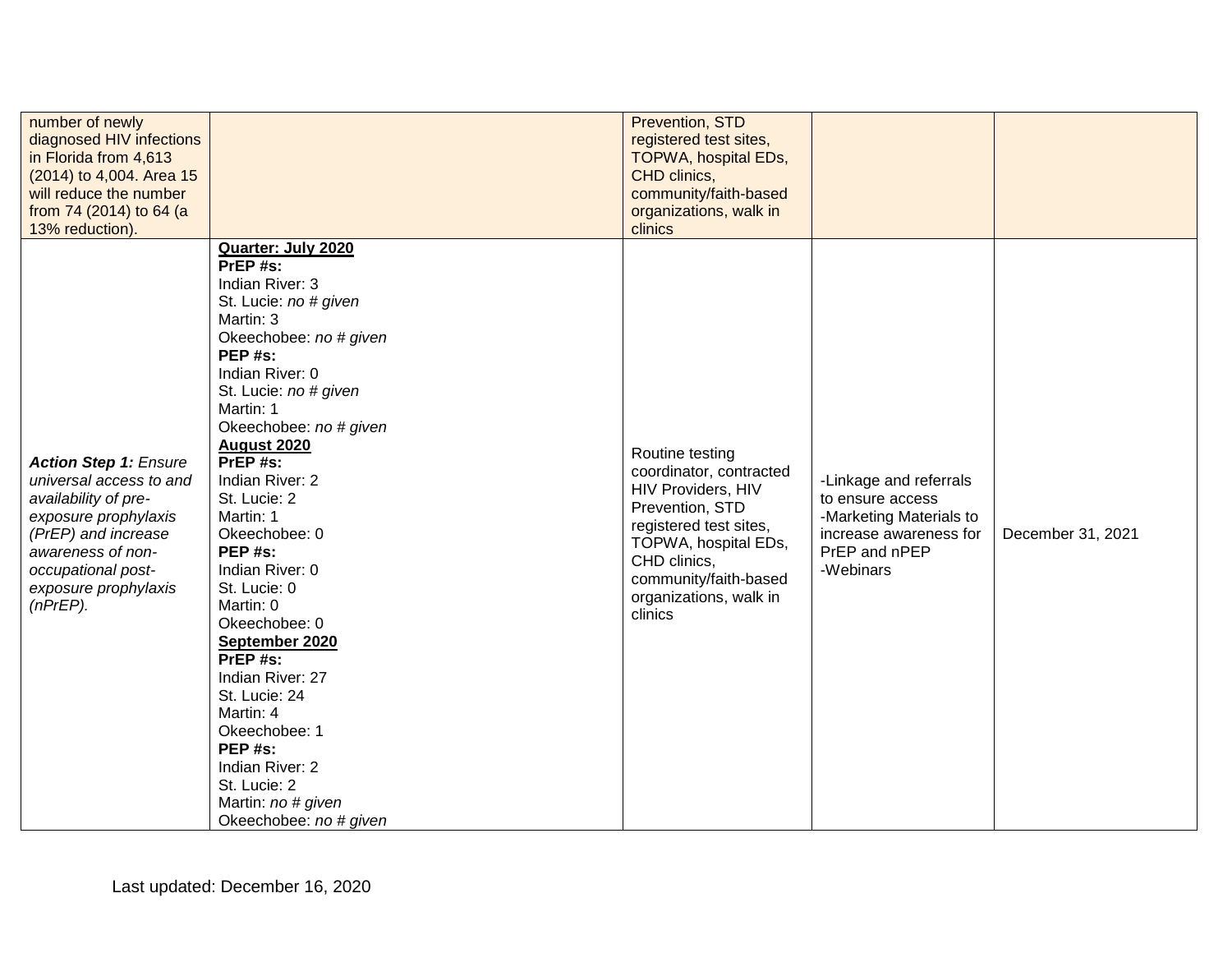|                                                                                                                                                                                                                                                                                                                 | October 2020<br>PrEP #s:<br><b>Indian River: 1</b><br>St. Lucie: 3<br>Martin: 0<br>Okeechobee: 0<br>PEP #s:<br><b>Indian River: 0</b><br>St. Lucie: 0<br>Martin: 0<br>Okeechobee: 0 |                                                                                                                                                                                                                                                                                                                     |                                                                                                                                                 |                                    |
|-----------------------------------------------------------------------------------------------------------------------------------------------------------------------------------------------------------------------------------------------------------------------------------------------------------------|-------------------------------------------------------------------------------------------------------------------------------------------------------------------------------------|---------------------------------------------------------------------------------------------------------------------------------------------------------------------------------------------------------------------------------------------------------------------------------------------------------------------|-------------------------------------------------------------------------------------------------------------------------------------------------|------------------------------------|
| <b>Action Step 2: Ensure</b><br>access to and availability<br>of HIV prevention efforts<br>for at-risk communities.                                                                                                                                                                                             |                                                                                                                                                                                     | Area 15 HIV Prevention,<br><b>Contracted Providers,</b><br>STD, and CHDs                                                                                                                                                                                                                                            | -Resource information<br>i.e Literature, Stats,<br>and Reports<br>-Test site locations for<br>testing, PrEP, PEP and<br><b>Test &amp; Treat</b> | December 31, 2021                  |
| <b>Action Step 3: Increase</b><br>HIV awareness for the<br>public, community<br>leaders, and policy<br>makers.<br>**Community outreach is<br>proven to be effective.<br>This is a 'boots on the<br>ground' method of<br>meeting the needs of<br>people where they live,<br>work, play, learn, and<br>worship.** | *Community Outreach Activities listed in<br>chronological order in separate table below*                                                                                            | Area 15 Lead Agency,<br>Area 15 HIV/AIDS<br>Comprehensive<br>Planning Network,<br>HAPC, MAC, Routine<br>testing coordinator,<br>contracted HIV<br>Providers, HIV<br>Prevention, STD<br>registered test sites,<br>TOPWA, hospital EDs,<br>CHD clinics.<br>community/faith-based<br>organizations, walk in<br>clinics | AETC, Florida<br>Department of Health in<br>Tallahassee                                                                                         | December 31, 2021                  |
| <b>Objectives/Action</b><br><b>Steps</b><br>What will be done?                                                                                                                                                                                                                                                  | <b>Activities to accomplish objectives</b>                                                                                                                                          | <b>Responsible Parties</b><br>Who should do it?                                                                                                                                                                                                                                                                     | <b>Resources Needed</b><br><b>Funding/Time/People/</b><br><b>Materials</b>                                                                      | <b>Due Date</b><br><b>By When?</b> |
| Objective 1.3: By<br>December 31, 2021,<br>reduce the annual<br>number of HIV-infected                                                                                                                                                                                                                          |                                                                                                                                                                                     | TOPWA, Hug Me,<br>Perinatal Group,<br>Prevention, STD                                                                                                                                                                                                                                                               | <b>AETC, Perinatal</b><br>information packet                                                                                                    | December 31, 2021                  |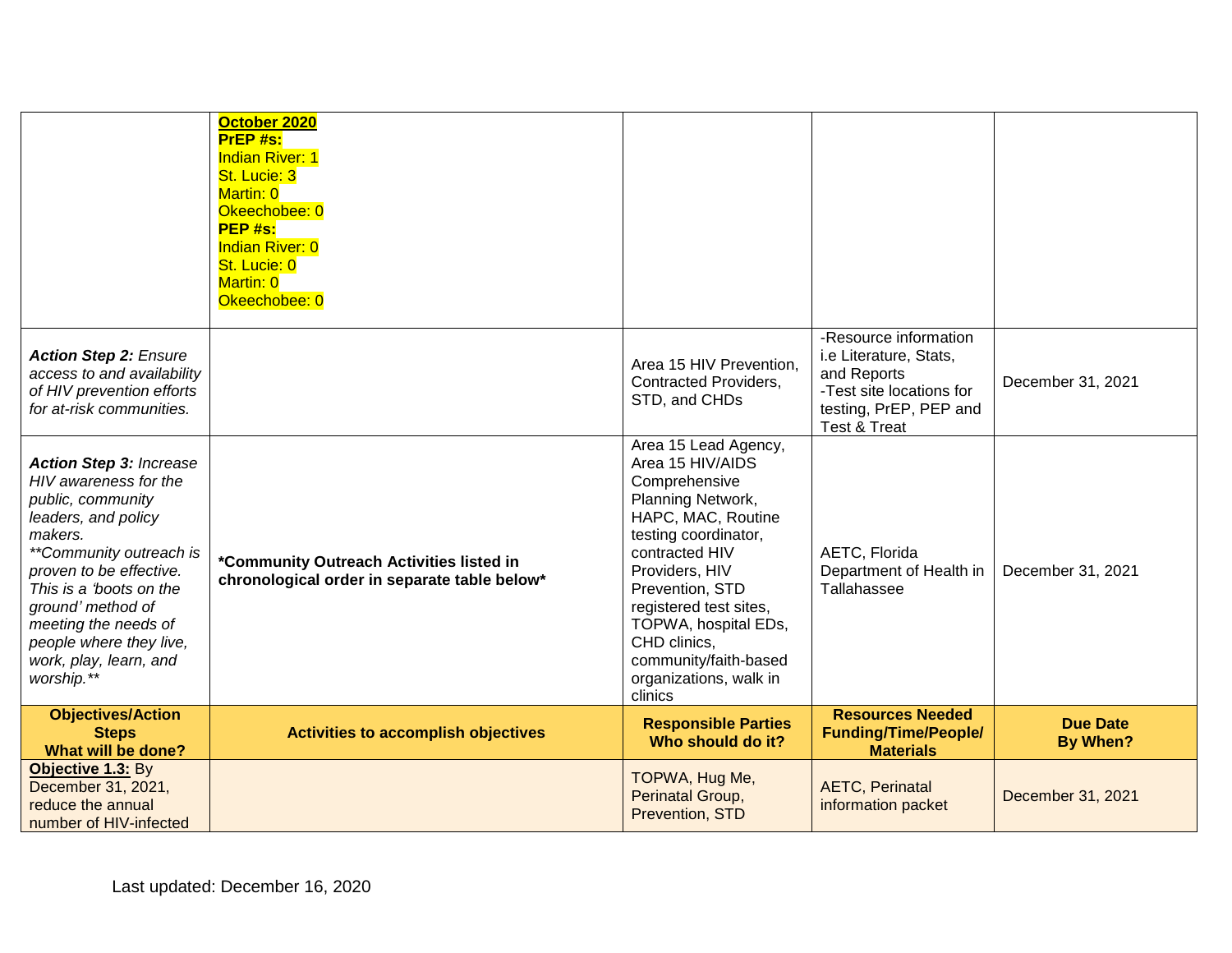| babies born in Florida<br>from $6(2014)$ to less<br>than 4. Area 15 will<br>reduce the number to<br>less than 1.                               |                                                                                                  |                                                                                                                                                                                                                              |                                                                                                                        |                   |
|------------------------------------------------------------------------------------------------------------------------------------------------|--------------------------------------------------------------------------------------------------|------------------------------------------------------------------------------------------------------------------------------------------------------------------------------------------------------------------------------|------------------------------------------------------------------------------------------------------------------------|-------------------|
| <b>Action Step 1: Ensure</b><br>health care providers are<br>complying with the opt-<br>out HIV/STI screening<br>law for pregnant women.       |                                                                                                  | TOPWA, HIV<br>Prevention, STD, Hug<br>Me nurse, CHDs                                                                                                                                                                         | <b>Counseling and Testing</b><br><b>Guidelines</b>                                                                     | December 31, 2021 |
| <b>Action Step 2: Increase</b><br>awareness among<br>women of childbearing<br>age about HIV testing<br>and perinatal prevention<br>strategies. |                                                                                                  | Hug Me, TOPWA,<br>Routine testing<br>coordinator, contracted<br>HIV Providers, HIV<br>Prevention, STD<br>registered test sites,<br>hospital EDs, CHD<br>clinics, community/faith-<br>based organizations,<br>walk in clinics | <b>HIV Prevention</b><br>materials, Counseling &<br>Testing information,<br>PrEP, PEP, perinatal<br>information packet | December 31, 2021 |
| <b>Action Step 3: Ensure</b><br>access to the Baby Rx<br>program for HIV<br>exposed infants.                                                   |                                                                                                  | Hug Me Nurse                                                                                                                                                                                                                 | Baby RX vouchers for<br>hospitals                                                                                      | December 31, 2021 |
|                                                                                                                                                | Goal 2: Increase access to care and improving health outcomes for persons living with HIV (PLWH) |                                                                                                                                                                                                                              |                                                                                                                        |                   |

| <b>Objectives/Action</b><br><b>Steps</b><br>What will be done?                                                                      | <b>Activities to accomplish objectives</b> | <b>Responsible Parties</b><br>Who should do it?                                                                                                                                                                                                               | <b>Resources Needed</b><br><b>Funding/Time/People/</b><br><b>Materials</b> | <b>Due Date</b><br>By When? |
|-------------------------------------------------------------------------------------------------------------------------------------|--------------------------------------------|---------------------------------------------------------------------------------------------------------------------------------------------------------------------------------------------------------------------------------------------------------------|----------------------------------------------------------------------------|-----------------------------|
| Objective 2.1: By<br>December 31, 2021,<br>reduce the number of<br><b>HIV-related resident</b><br>deaths from 878 (2014)<br>to 762. |                                            | A joint team effort with<br><b>HIV Prevention, STD,</b><br>Hug Me, TOPWA,<br><b>CHDs, Contracted</b><br><b>Prevention/Medical</b><br>Providers,<br><b>Community/Faith Based</b><br><b>Organizations, Care</b><br>Connection, HOPWA,<br><b>Ryan White Case</b> | <b>HIV Testing and Care</b><br><b>Resource Materials</b>                   | December 31, 2020           |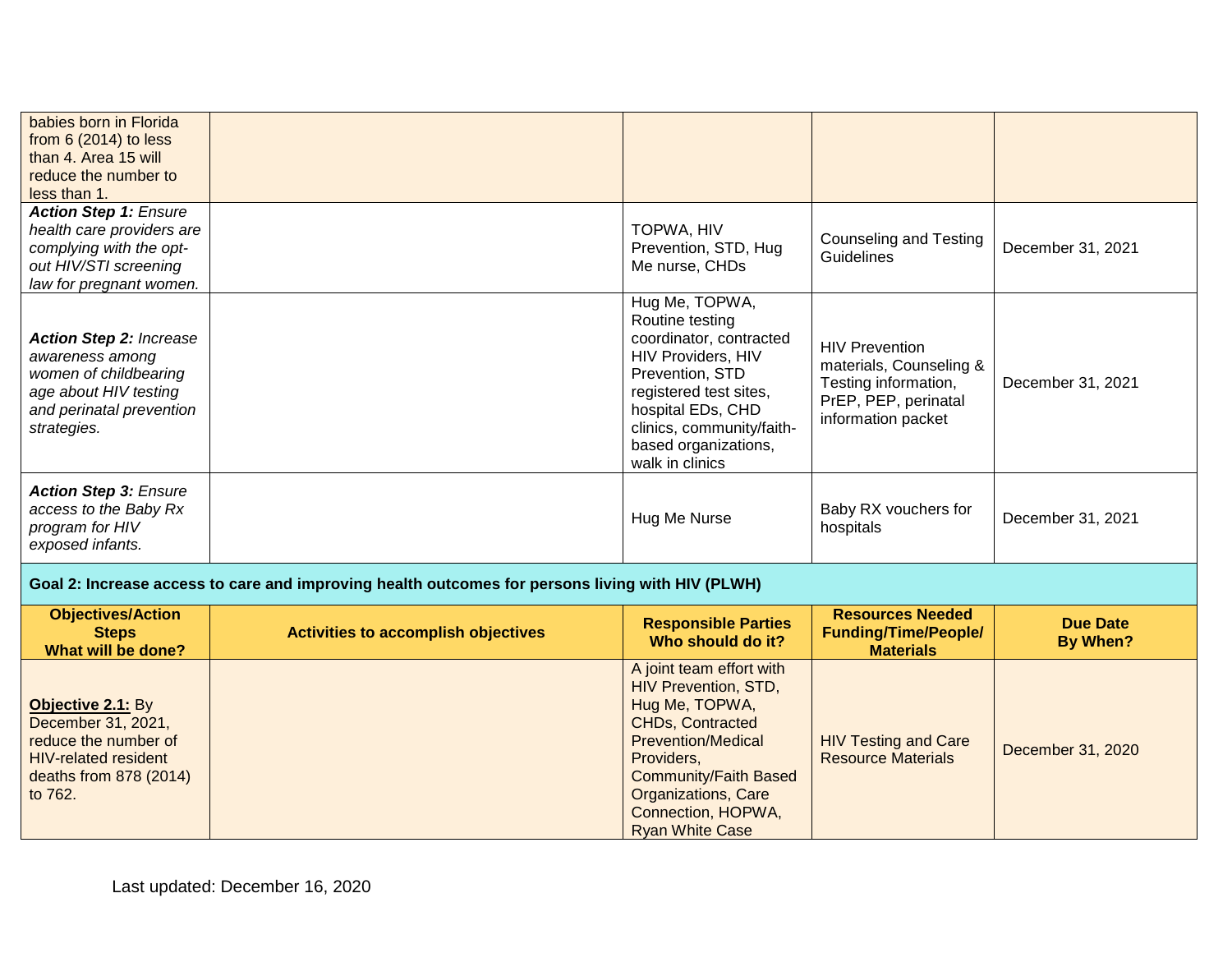|                                                                                                                                            |                                                                                                                                                                                                                                                                                                                                                                                  | Management, hospitals                                                                                                            |                                                                                                                                                                                                                                                                                   |                                    |
|--------------------------------------------------------------------------------------------------------------------------------------------|----------------------------------------------------------------------------------------------------------------------------------------------------------------------------------------------------------------------------------------------------------------------------------------------------------------------------------------------------------------------------------|----------------------------------------------------------------------------------------------------------------------------------|-----------------------------------------------------------------------------------------------------------------------------------------------------------------------------------------------------------------------------------------------------------------------------------|------------------------------------|
| <b>Action Step 1: Reduce</b><br>barriers for linkage to<br>and retention in care.                                                          |                                                                                                                                                                                                                                                                                                                                                                                  | <b>Care Connection Care</b><br>Coordinators, Ryan<br>White Case Managers,<br>providers, CHD clinics,<br>support groups           | Needs assessments<br>(focus groups, key<br>informant interviews,<br>etc), client surveys                                                                                                                                                                                          | December 31, 2021                  |
| <b>Action Step 2: Increase</b><br>the number of PLWH on<br>antiretroviral therapy<br>$(ART)$ .                                             |                                                                                                                                                                                                                                                                                                                                                                                  | <b>Care Connection Care</b><br>Coordinators, Ryan<br>White Part B Case<br>Managers, providers,<br>CHD clinics, support<br>groups | Needs assessments<br>(focus groups, key<br>informant interviews,<br>etc), client surveys<br>(Will come back to)                                                                                                                                                                   | December 31, 2021                  |
| <b>Objectives/Action</b><br><b>Steps</b><br>What will be done?                                                                             | <b>Activities to accomplish objectives</b>                                                                                                                                                                                                                                                                                                                                       | <b>Responsible Parties</b><br>Who should do it?                                                                                  | <b>Resources Needed</b><br><b>Funding/Time/People/</b><br><b>Materials</b>                                                                                                                                                                                                        | <b>Due Date</b><br><b>By When?</b> |
| Objective 2.2: By<br>December 31, 2021,<br>increase the proportion<br>of PLWHs linked to care<br>(ever in care) from 90%<br>(2014) to 96%. | August 2020: St. Lucie County had 8 clients linked to<br>care. 2 were new positives, linked to care within<br>appropriate timeframe (90%)<br>September 2020: St. Lucie County had 12 intakes linked<br>into care and at 95% for linkage<br>October 2020: St. Lucie County had 8 previously<br>positive clients enroll, 2 newly diagnosed enrolled, and 9<br>total enrolled in RW | <b>Care Connection Care</b><br>Coordinator, STD Team,<br>and Ryan White Case<br>Managers, CHD Clinics,<br>and medical providers  | <b>Automatic linkage</b><br>referral system                                                                                                                                                                                                                                       | December 31, 2020                  |
| <b>Action Step 1: Create</b><br>approaches to locate<br>and link PLWHs not in<br>care.                                                     | -Recruitment of medical specialty providers<br>-Training and educating DOH DIS<br>-Collab between DIS and LTC coordinator<br>-Use of data-to-Care                                                                                                                                                                                                                                | <b>HIV Prevention</b><br>Supervisor, Care<br><b>Connection Care</b><br>Coordinator, STD, DIS,<br>and DOH Tallahassee             | -Florida Department of<br><b>Health in Tallahassee</b><br>will provide training to<br>DIS.<br>-Strengthen<br>collaboration between<br>DIS and linkage staff at<br>the local level.<br>-Expand the use of<br>Data-to-Care to<br>identify, link and re-<br>engage clients into care | December 31, 2021                  |
| <b>Action Step 2: Ensure</b><br>all newly diagnosed<br>persons have immediate                                                              | Quarter: July 2020<br>Indian River: 5<br>St. Lucie: no # given                                                                                                                                                                                                                                                                                                                   | <b>Care Connection Care</b><br>Coordinators, Ryan<br>White Case Managers,                                                        | -Provide education and<br>training to health<br>departments staff,                                                                                                                                                                                                                | December 31, 2021                  |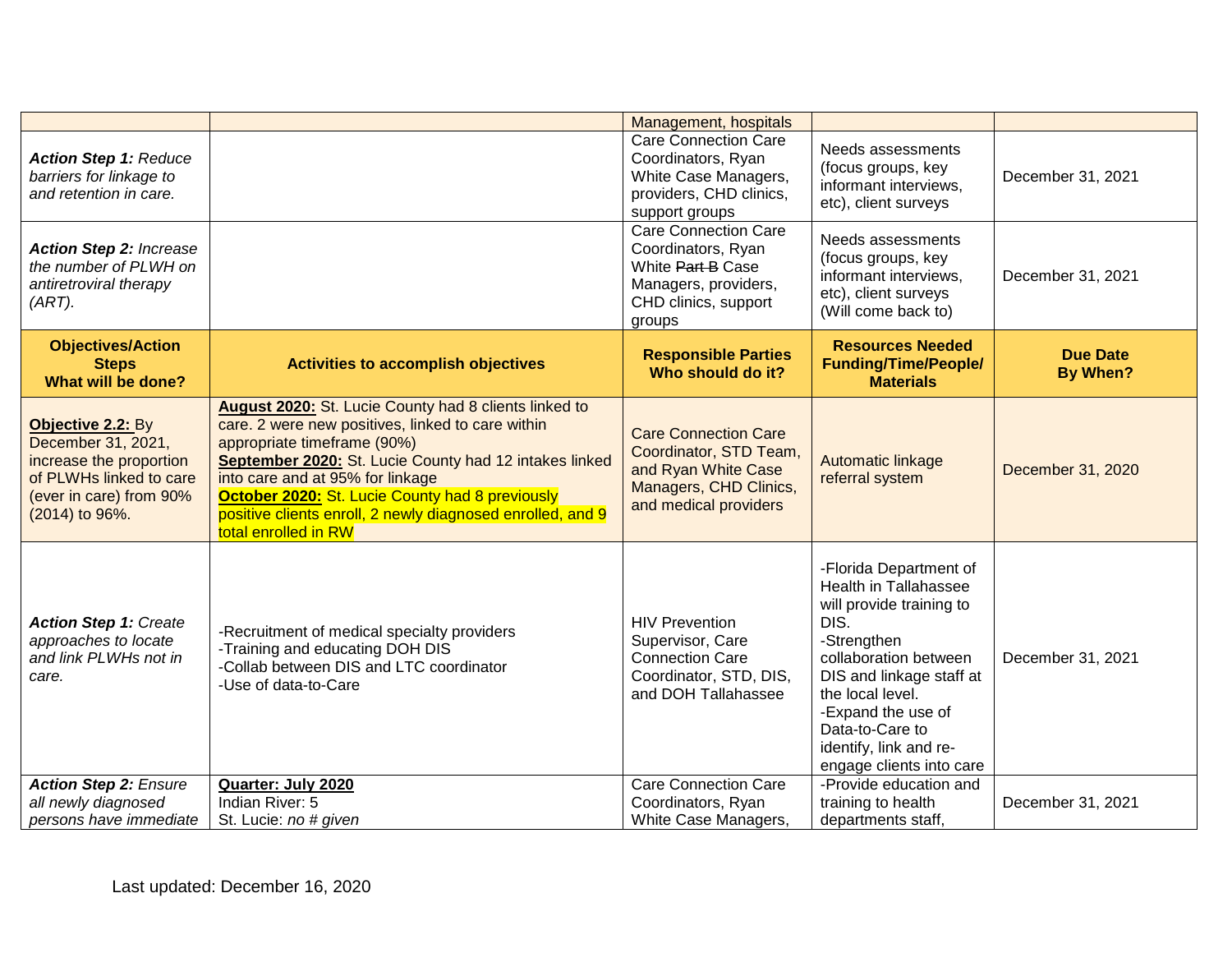| access to care and ART<br>(Test and Treat).                                                                            | Martin: 2<br>Okeechobee: no # given<br><b>August 2020</b><br>Indian River: 3 (2 new, 1 reentered into care)<br>St. Lucie: 0<br>Martin: 1<br>Okeechobee: 0<br>September 2020<br>Indian River: 16<br>St. Lucie: 4<br>Martin: no # given<br>Okeechobee: no # given<br>October 2020<br><b>Indian River: 2</b><br>St. Lucie: 0<br><b>Martin: 2</b><br>Okeechobee: 0 | Routine testing<br>coordinator, contracted<br>HIV Providers, HIV<br>Prevention, STD<br>registered test sites,<br>TOPWA, hospital EDs,<br>CHD clinics,<br>community/faith-based<br>organizations, walk in<br>clinics                                                                         | medical providers,<br>hospitals and other<br>community partners on<br>the Test and Treat<br>initiative<br>-Promote the Test and<br>Treat initiative through<br>500/501 training, health<br>fairs, community<br>engagement activities<br>-Appointments within<br>24 hours          |                                    |
|------------------------------------------------------------------------------------------------------------------------|----------------------------------------------------------------------------------------------------------------------------------------------------------------------------------------------------------------------------------------------------------------------------------------------------------------------------------------------------------------|---------------------------------------------------------------------------------------------------------------------------------------------------------------------------------------------------------------------------------------------------------------------------------------------|-----------------------------------------------------------------------------------------------------------------------------------------------------------------------------------------------------------------------------------------------------------------------------------|------------------------------------|
| <b>Action Step 3: Reduce</b><br>barriers to linkage (e.g.,<br>stigma, structural issues,<br>processes).                |                                                                                                                                                                                                                                                                                                                                                                | Care Connection<br>Coordinators, Ryan<br>White Case Managers,<br>Routine testing<br>coordinator, contracted<br><b>HIV Providers, HIV</b><br>Prevention, STD<br>registered test sites,<br>TOPWA, hospital EDs,<br>CHD clinics,<br>community/faith-based<br>organizations, walk in<br>clinics | -Case conferencing to<br>formulate strategies<br>-Stigma training (with a<br>cultural competency<br>component)<br>-Guaranteed walk-in<br>appointments for hard-<br>to-find clients<br>- Needs assessments<br>(focus groups, key<br>informant interviews,<br>etc.), client surveys | December 31, 2021                  |
| <b>Objectives/Action</b><br><b>Steps</b><br>What will be done?                                                         | <b>Activities to accomplish objectives</b>                                                                                                                                                                                                                                                                                                                     | <b>Responsible Parties</b><br>Who should do it?                                                                                                                                                                                                                                             | <b>Resources Needed</b><br><b>Funding/Time/People/</b><br><b>Materials</b>                                                                                                                                                                                                        | <b>Due Date</b><br><b>By When?</b> |
| Objective 2.3: By<br>December 31, 2021,<br>increase the proportion<br>of HIV-infected persons<br>retained in care from |                                                                                                                                                                                                                                                                                                                                                                | <b>Care Connection Care</b><br>Coordinators, Ryan<br><b>White Case Managers,</b><br><b>Routine testing</b><br>coordinator, contracted                                                                                                                                                       |                                                                                                                                                                                                                                                                                   | December 31, 2021                  |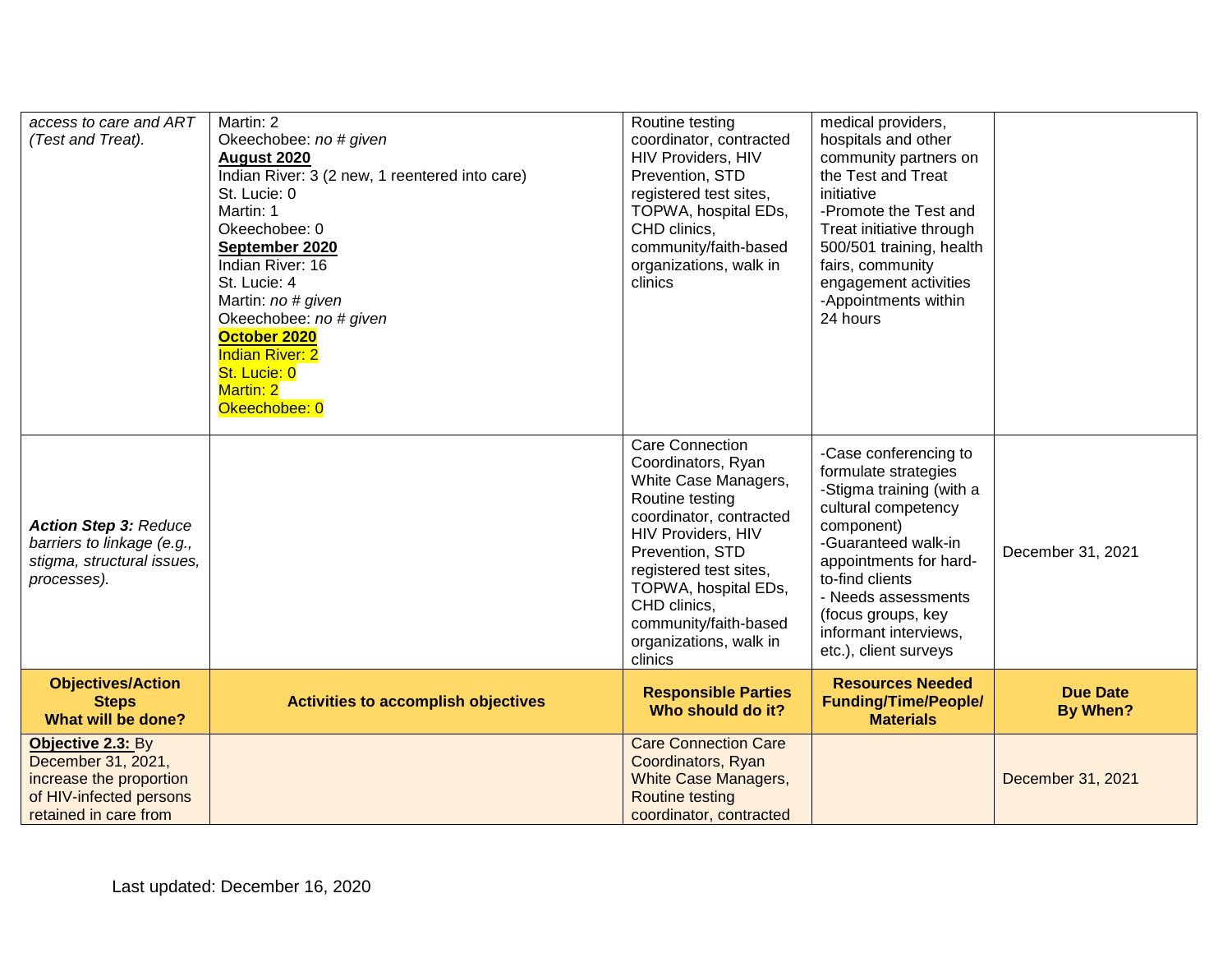| 64% (2014) to 90%.                                                                                                                                                                                                     |                                     | <b>HIV Providers, HIV</b><br>Prevention, STD<br>registered test sites,<br>TOPWA, hospital EDs,<br>CHD clinics,<br>community/faith-based<br>organizations, walk in<br>clinics |                                                                                                                                                    |                             |
|------------------------------------------------------------------------------------------------------------------------------------------------------------------------------------------------------------------------|-------------------------------------|------------------------------------------------------------------------------------------------------------------------------------------------------------------------------|----------------------------------------------------------------------------------------------------------------------------------------------------|-----------------------------|
| <b>Action Step 1: Ensure</b><br>HIV care providers have<br>access to support and<br>behavioral health<br>services onsite or have<br><b>MOAs with local</b><br>providers to facilitate<br>linkage to these<br>services. |                                     | Lead Agency, medical<br>providers                                                                                                                                            | -A medical referral<br>system to<br>mental/behavior health<br>services<br>-Or having<br>mental/behavioral<br>health staff in clinical<br>settings. | December 31, 2021           |
| <b>Action Step 2: Provide</b><br>training and education to<br>Ryan White case<br>managers on their role in<br>retaining HIV-infected<br>clients in care.                                                               |                                     | Florida DOH, AETC                                                                                                                                                            |                                                                                                                                                    | December 31, 2021           |
| <b>Action Step 3: Increase</b><br>the number of PLWH<br>served by the State's<br>HOPWA Program (not<br>City HOPWA) who are in<br>a stable housing<br>arrangement.                                                      |                                     | HOPWA staff and<br>supervisor                                                                                                                                                |                                                                                                                                                    |                             |
| <b>Objectives/Action</b><br><b>Steps</b><br>What will be done?                                                                                                                                                         | Activities to accomplish objectives | <b>Responsible Parties</b><br>Who should do it?                                                                                                                              | <b>Resources Needed</b><br><b>Funding/Time/People/</b><br><b>Materials</b>                                                                         | <b>Due Date</b><br>By when? |
| Objective 2.4: By<br>December 31, 2021,<br>increase the proportion<br>of HIV-infected persons<br>with a suppressed viral<br>load (<200 copies/mL)                                                                      |                                     | <b>Medical Providers, Ryan</b><br><b>White Case Managers,</b><br><b>Care Connection Care</b><br>Coordinator                                                                  | <b>Food Vouchers and</b><br>other client incentives                                                                                                | December 31, 2021           |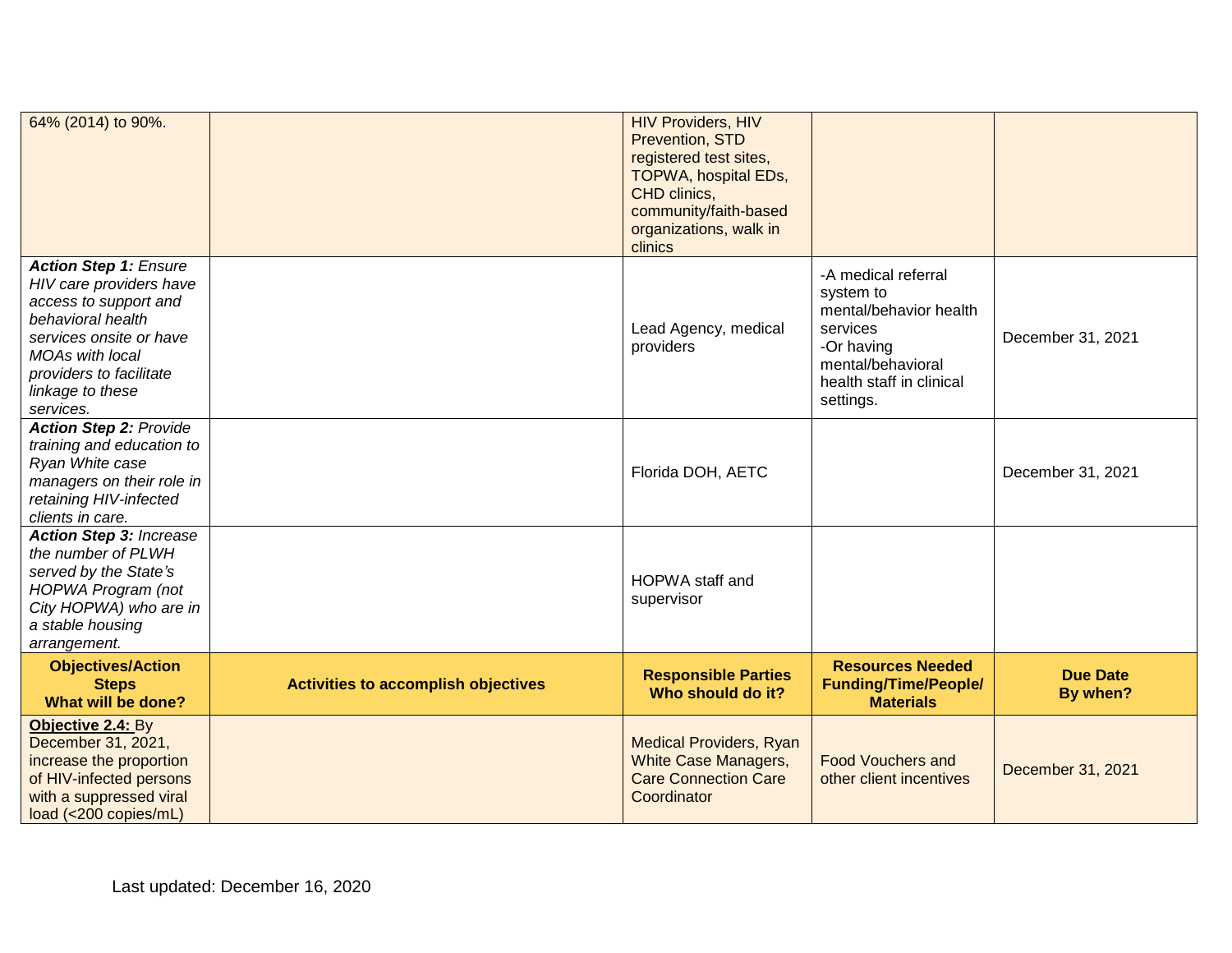| from 58% (2014) to<br>80%.                                                                                                                                     |                                                                                                                                                                                                                                                                                                    |                                                                                                                                                                                                                                                                                                  |                                                                          |                   |
|----------------------------------------------------------------------------------------------------------------------------------------------------------------|----------------------------------------------------------------------------------------------------------------------------------------------------------------------------------------------------------------------------------------------------------------------------------------------------|--------------------------------------------------------------------------------------------------------------------------------------------------------------------------------------------------------------------------------------------------------------------------------------------------|--------------------------------------------------------------------------|-------------------|
| <b>Action Step 1: Identify</b><br>gaps and constraints<br>that impede PLWH from<br>achieving viral<br>suppression.                                             | Sep. 25, 2020 from 12pm-2pm: AIDS Education &<br>Training Center (AETC) Program conducting virtual<br>educational training on Mental Health Effects and Coping<br>with COVID-19 Pandemic → COVID-19 in People Living<br>with HIV: Staying Positive During a Pandemic by Sonya<br>Brown-Boyne, LMHC | <b>Care Connection Care</b><br>Coordinators, Ryan<br>White Case Managers,<br>Routine testing<br>coordinator, contracted<br>HIV Providers, HIV<br>Prevention, STD<br>registered test sites,<br>TOPWA, hospital EDs,<br>CHD clinics,<br>community/faith-based<br>organizations, walk in<br>clinics |                                                                          | December 31, 2021 |
| <b>Action Step 2: Develop</b><br>and implement<br>adherence interventions.                                                                                     |                                                                                                                                                                                                                                                                                                    | Dawn will get with Alex<br>for this one                                                                                                                                                                                                                                                          |                                                                          |                   |
| <b>Action Step 3: Conduct</b><br>focus groups or needs<br>assessment to<br>determine the best ways<br>to improve access to<br>and utilization of<br>treatment. |                                                                                                                                                                                                                                                                                                    | <b>Contract Provider</b>                                                                                                                                                                                                                                                                         | <b>Contract Provider to</b><br>conduct a needs<br>assessment for Area 15 | December 31, 2021 |
| <b>Action Step 4: Interview</b><br>persons who remain<br>suppressed to<br>understand effective<br>strategies and<br>approaches.                                |                                                                                                                                                                                                                                                                                                    | <b>Contract Provider</b>                                                                                                                                                                                                                                                                         |                                                                          | December 31, 2021 |
| <b>Action Step 5:</b><br>Research the literature<br>for models that have<br>proven success.                                                                    |                                                                                                                                                                                                                                                                                                    | Dawn will go back to<br>look at state workplan to<br>see if this action step is<br>in there                                                                                                                                                                                                      |                                                                          |                   |
| <b>Action Step 6: Seek</b><br>provider input on<br>effective strategies.                                                                                       |                                                                                                                                                                                                                                                                                                    | Lead Agency                                                                                                                                                                                                                                                                                      |                                                                          | December 31, 2021 |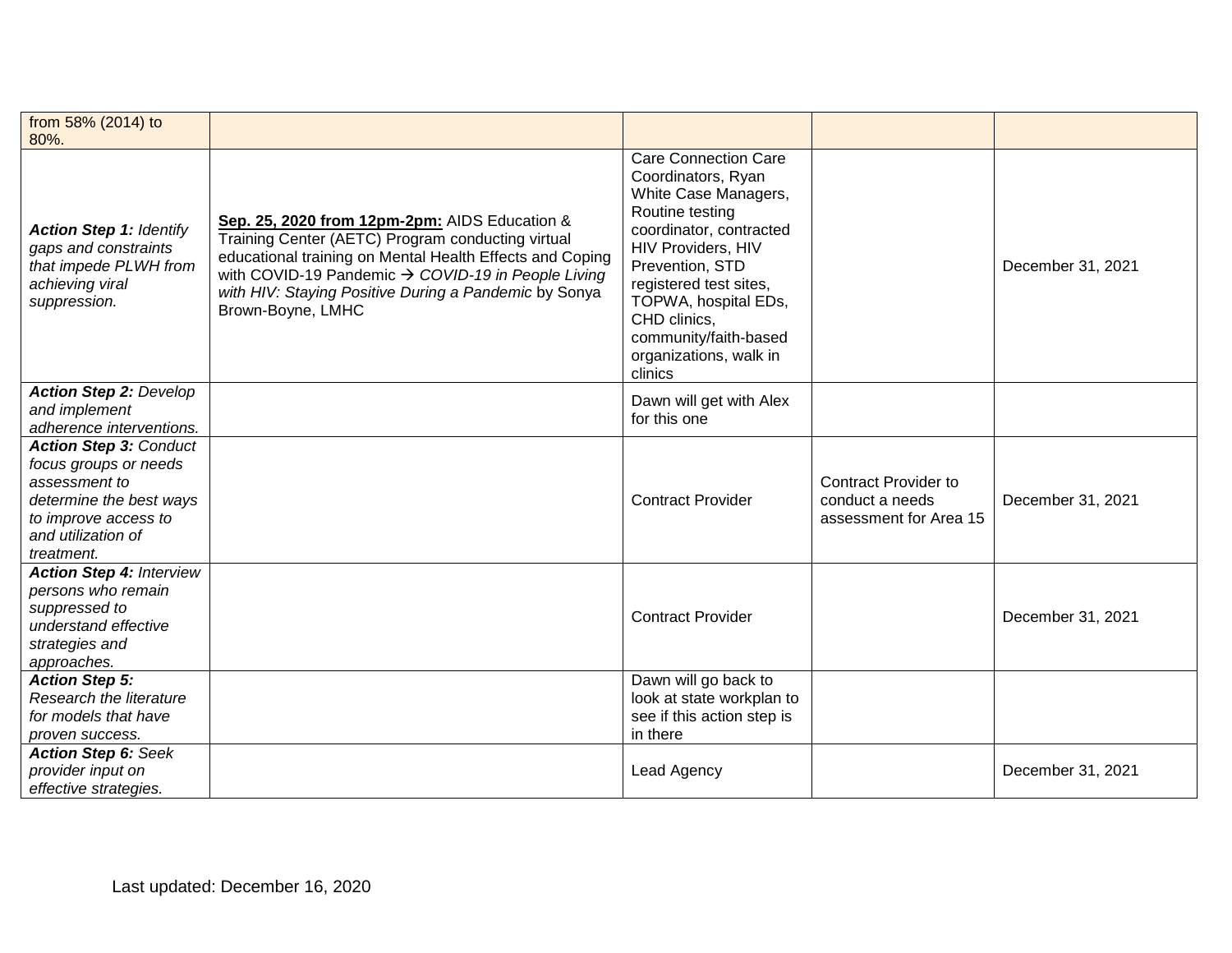| <b>Objectives/Action</b><br><b>Steps</b><br>What will be done?                                                                                                                                                                   | <b>Activities to accomplish objectives</b>                     | <b>Responsible Parties</b><br>Who should do it?                                                                                                                                                                                                                                                                                       | <b>Resources Needed</b><br><b>Funding/Time/People/</b><br><b>Materials</b>                                                                                                                                                                                                              | <b>Due Date</b><br><b>By When?</b> |
|----------------------------------------------------------------------------------------------------------------------------------------------------------------------------------------------------------------------------------|----------------------------------------------------------------|---------------------------------------------------------------------------------------------------------------------------------------------------------------------------------------------------------------------------------------------------------------------------------------------------------------------------------------|-----------------------------------------------------------------------------------------------------------------------------------------------------------------------------------------------------------------------------------------------------------------------------------------|------------------------------------|
| Objective 2.5: By<br>December 31, 2021,<br>increase the proportion<br>of ADAP clients with a<br>suppressed viral load<br>(<200 copies/mL) from<br>89% (2014) to 94%.                                                             |                                                                | ADAP, Ryan White Case<br>Managers, Care<br><b>Connection Care</b><br><b>Coordinators, Medical</b><br><b>Providers</b>                                                                                                                                                                                                                 | QA measure/report,<br><b>Chart reviews</b>                                                                                                                                                                                                                                              | December 31, 2021                  |
| <b>Action Step 1: Address</b><br>barriers that impede on<br>the success of client<br>compliance in the ADAP<br>program as an approach<br>to improve viral load<br>suppression, for<br>example, no shows<br>and/or late pick-ups. |                                                                | ADAP, RW Case<br>Management, HOPWA,<br>HugMe,<br>Care Connection<br>Coordinators, Ryan<br>White Case Managers,<br>Routine testing<br>coordinator, contracted<br>HIV Providers, HIV<br>Prevention, STD<br>registered test sites,<br>TOPWA, hospital EDs,<br>CHD clinics,<br>community/faith-based<br>organizations, walk in<br>clinics | -Conduct<br><b>Comprehensive Needs</b><br>Assessment for people<br>living with HIV $\rightarrow$<br>- Case conferencing to<br>formulate strategies<br>-Stigma training (with a<br>cultural competency<br>component)<br>-Guaranteed walk-in<br>appointments for hard-<br>to-find clients | December 31, 2021                  |
|                                                                                                                                                                                                                                  | Goal 3: Reducing HIV related disparities and health inequities |                                                                                                                                                                                                                                                                                                                                       |                                                                                                                                                                                                                                                                                         |                                    |
| <b>Objectives/Action</b><br><b>Steps</b><br>What will be done?                                                                                                                                                                   | <b>Activities to accomplish objectives</b>                     | <b>Responsible Parties</b><br>Who should do it?                                                                                                                                                                                                                                                                                       | <b>Resources Needed</b><br><b>Funding/Time/People/</b><br><b>Materials</b>                                                                                                                                                                                                              | <b>Due Date</b><br><b>By When?</b> |
| Objective 3.1: By<br>December 31, 2021,<br>reduce the annual<br>number of newly<br>diagnosed HIV infections<br>in Florida's black<br>population from --- Need                                                                    |                                                                | <b>Area 15 Minority AIDS</b><br>Coordinator, Area 15<br><b>HIV/AIDS Program</b><br>Coordinator, HIV<br>Prevention, STD,<br>Community/Faith-Based<br>Organizations, Area 15<br><b>HIV/AIDS</b>                                                                                                                                         | Venues, materials,<br>sponsors, volunteers,<br>media campaigns                                                                                                                                                                                                                          | December 31, 2021                  |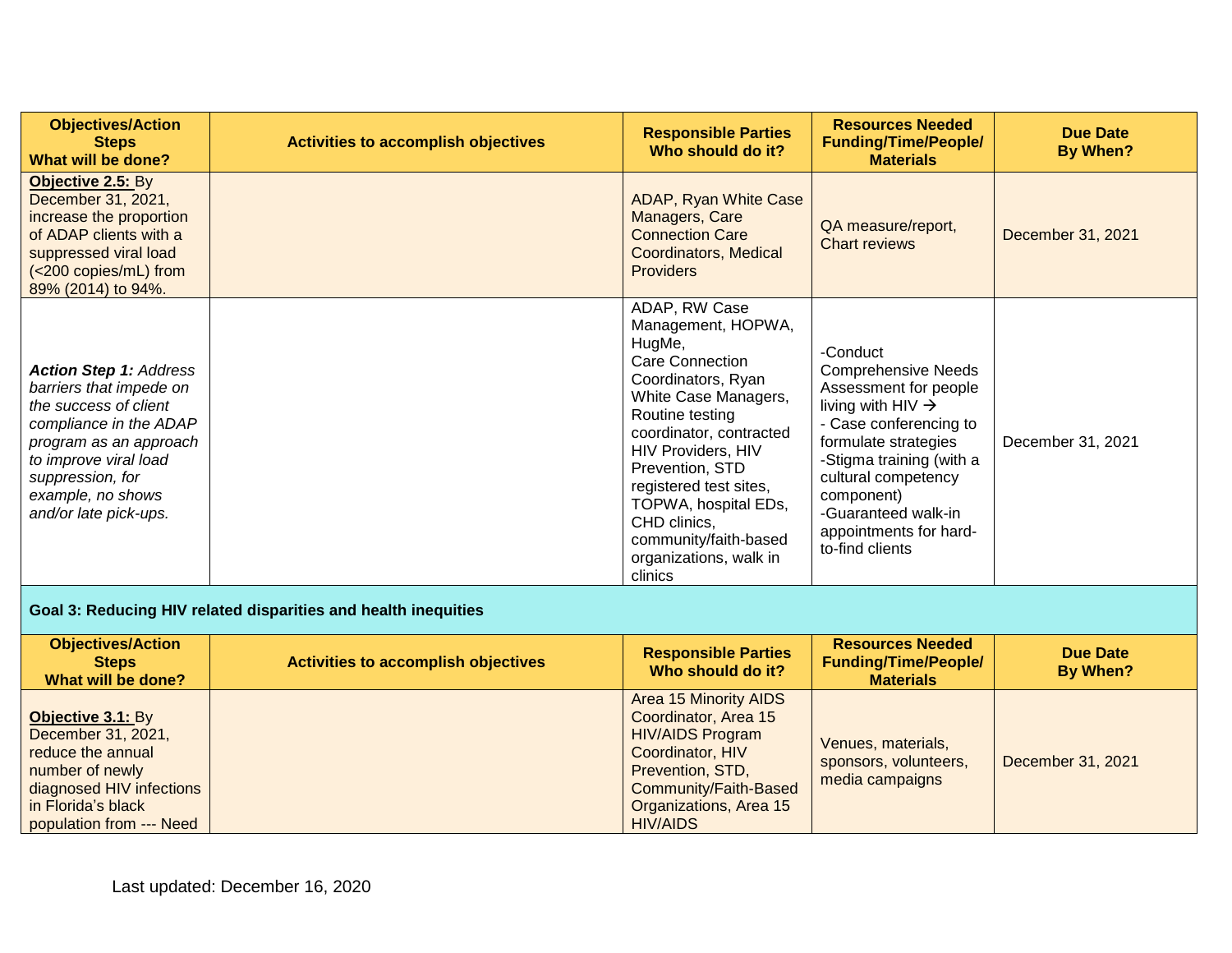| #s, Dawn will look in<br>state report                                                                                                                                                               |                                            | Comprehensive<br><b>Planning Network</b>                                                                                                                                                                                                  |                                                                                                                                              |                                    |
|-----------------------------------------------------------------------------------------------------------------------------------------------------------------------------------------------------|--------------------------------------------|-------------------------------------------------------------------------------------------------------------------------------------------------------------------------------------------------------------------------------------------|----------------------------------------------------------------------------------------------------------------------------------------------|------------------------------------|
| <b>Objectives/Action</b><br><b>Steps</b><br>What will be done?                                                                                                                                      | <b>Activities to accomplish objectives</b> | <b>Responsible Parties</b><br>Who should do it?                                                                                                                                                                                           | <b>Resources Needed</b><br><b>Funding/Time/People/</b><br><b>Materials</b>                                                                   | <b>Due Date</b><br><b>By When?</b> |
| Objective 3.2: By<br>December 31, 2021,<br>reduce the annual<br>number of newly<br>diagnosed HIV infections<br>in Florida's men who<br>have sex with men<br>(MSM) population from -<br>$--$ Need #s |                                            | <b>Area 15 Minority AIDS</b><br>Coordinator, Area 15<br><b>HIV/AIDS Program</b><br>Coordinator, HIV<br>Prevention, STD,<br>Community/Faith-Based<br>Organizations, Area 15<br><b>HIV/AIDS</b><br>Comprehensive<br><b>Planning Network</b> | -Utilize leaders at Pride<br>Fest and IRSC LGBTQ<br>Committee,<br>-Targeted MSM media<br>campaigns and<br>materials                          | December 31, 2021                  |
| <b>Objectives/Action</b><br><b>Steps</b><br>What will be done?                                                                                                                                      | <b>Activities to accomplish objectives</b> | <b>Responsible Parties</b><br>Who should do it?                                                                                                                                                                                           | <b>Resources Needed</b><br><b>Funding/Time/People/</b><br><b>Materials</b>                                                                   | <b>Due Date</b><br>By When?        |
| Objective 3.3: By<br>December 31, 2021,<br>reduce the annual<br>number of newly<br>diagnosed HIV infections<br>in Florida's<br>Hispanic/Latino<br>population from --- Need<br>#s                    |                                            | <b>Area 15 Minority AIDS</b><br>Coordinator, Area 15<br><b>HIV/AIDS Program</b><br>Coordinator, HIV<br>Prevention, STD,<br>Community/Faith-Based<br>Organizations, Area 15<br><b>HIV/AIDS</b><br>Comprehensive<br><b>Planning Network</b> | -Utilize leaders of IRSC<br>Latino Committee, and<br>the Latino Chamber of<br>Commerce,<br>-Hispanic marketing<br>materials for<br>campaigns | December 31, 2021                  |
| <b>Action Step 1: Ensure</b><br>access to and availability<br>of culturally appropriate<br>prevention activities, for<br>example, community<br>engagement activities.                               |                                            | <b>CHD HIV Prevention</b><br>Staff, Contract<br>Providers, HAPC,<br><b>Minority AIDS</b><br>Coordinator                                                                                                                                   |                                                                                                                                              | December 31, 2021                  |
| <b>Action Step 2: Reduce</b><br>barriers to service<br>access and address<br>social determinants that                                                                                               |                                            | ADAP, RW Case<br>Management, HOPWA,<br>HugMe,<br><b>Care Connection</b>                                                                                                                                                                   | -Conduct<br><b>Comprehensive Needs</b><br>Assessment for people                                                                              | December 31, 2021                  |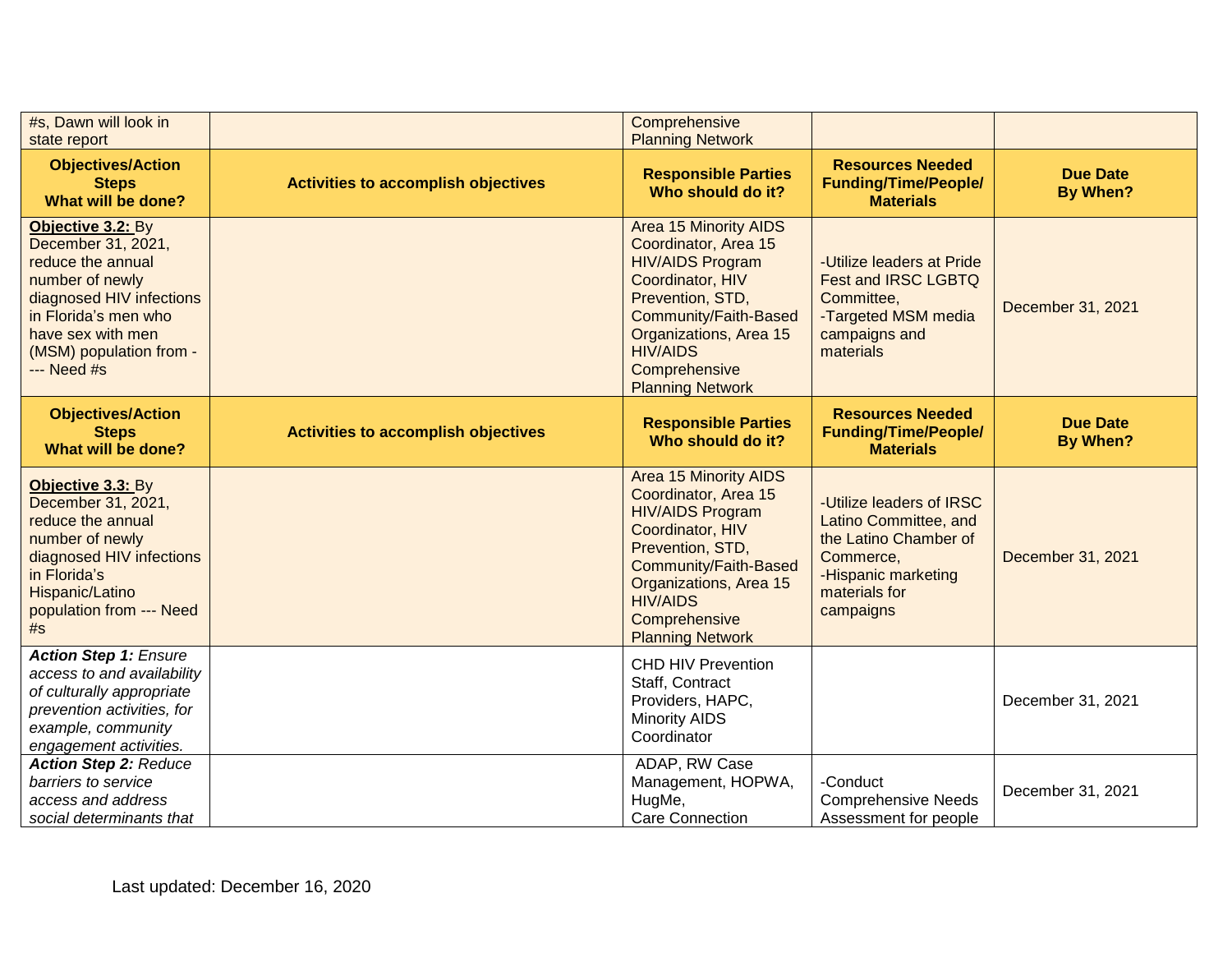| increase risk.<br>--Collect information<br>from Focus Groups and<br><b>Needs Assessment</b><br>about barriers to access<br>$\rightarrow$ does this need to be<br>there?.                                                                                          | Coordinators, Ryan<br>White Case Managers,<br>Routine testing<br>coordinator, contracted<br><b>HIV Providers, HIV</b><br>Prevention, STD<br>registered test sites,<br>TOPWA, hospital EDs,<br>CHD clinics,<br>community/faith-based<br>organizations, walk in | living with $HIV \rightarrow$<br>- Case conferencing to<br>formulate strategies<br>-Stigma training (with a<br>cultural competency<br>component)<br>-Guaranteed walk-in<br>appointments for hard-<br>to-find clients |                               |
|-------------------------------------------------------------------------------------------------------------------------------------------------------------------------------------------------------------------------------------------------------------------|---------------------------------------------------------------------------------------------------------------------------------------------------------------------------------------------------------------------------------------------------------------|----------------------------------------------------------------------------------------------------------------------------------------------------------------------------------------------------------------------|-------------------------------|
| <b>Action Step 3: Establish</b><br>PrEP clinic.<br>--Have a PrEP/Peer<br>navigator working with<br>clients, ensuring<br>compliance with follow<br>up as well as<br>maintaining data base<br>and PAP profiles to<br>ensure continuity and<br>compliance with PrEP. | clinics<br><b>CHDs</b><br><b>Outreach Committee</b>                                                                                                                                                                                                           | Staff and providers                                                                                                                                                                                                  | PrEP clinic completed<br>2018 |

## **Community Outreach Activities: Martin, Okeechobee, Indian River, & St. Lucie Counties**

| <b>Martin County</b>                                                                                    |                                                                                                                                                                                               |  |
|---------------------------------------------------------------------------------------------------------|-----------------------------------------------------------------------------------------------------------------------------------------------------------------------------------------------|--|
|                                                                                                         |                                                                                                                                                                                               |  |
|                                                                                                         |                                                                                                                                                                                               |  |
| <b>Okeechobee County</b>                                                                                |                                                                                                                                                                                               |  |
| <b>October 10, 2020 @ Willie</b><br>Alderman Field (424 NE 15th<br>Ave, Okeechobee, FL) from<br>9am-3pm | --Blessed Hands Outreach Services Inc. 1st<br><b>Annual Breast Cancer Awareness Event</b><br>--Sponsored by Florida Mobile<br>Mammography and Florida Dept. of Health<br>in Okeechobee County |  |
|                                                                                                         |                                                                                                                                                                                               |  |